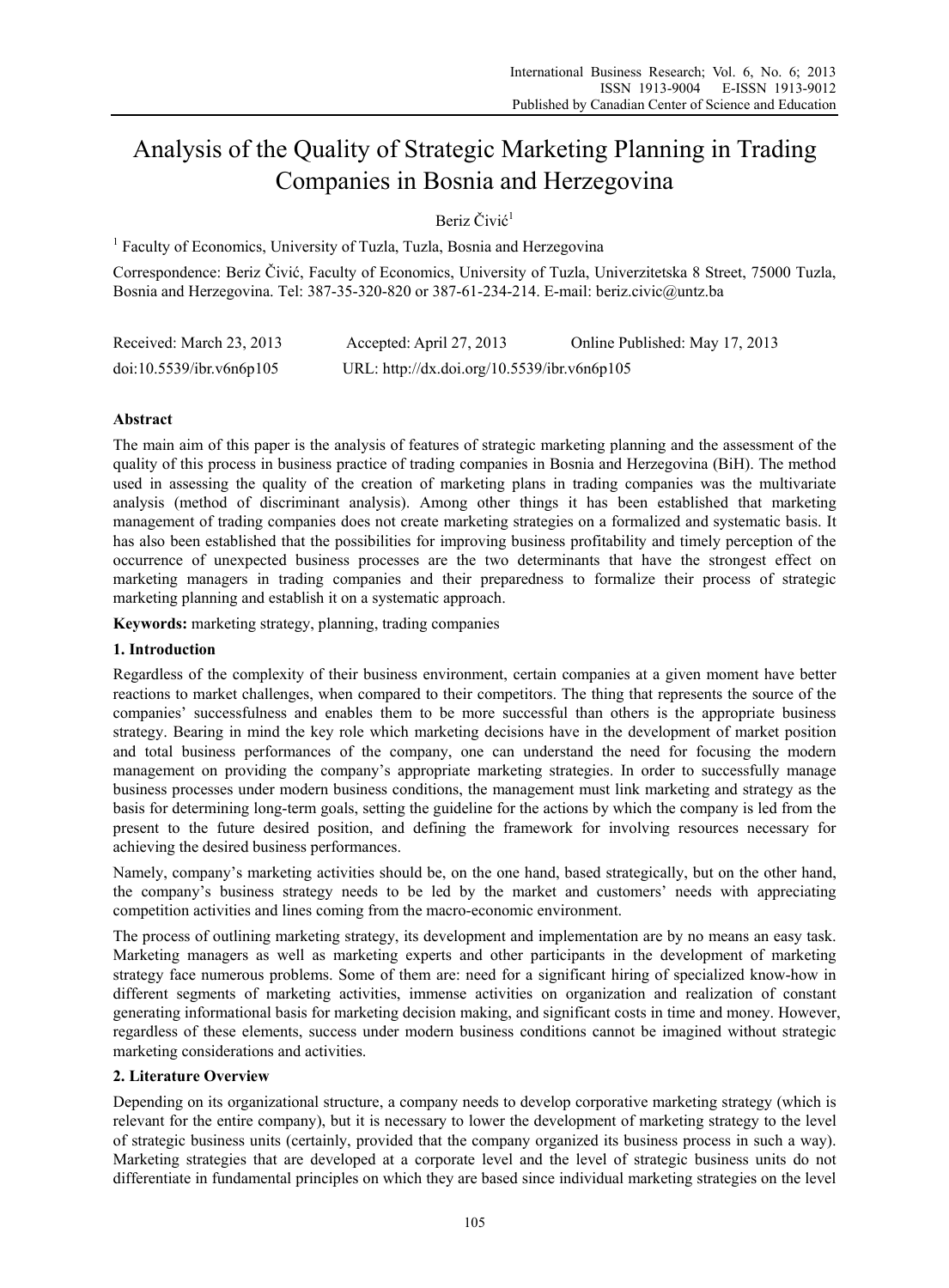of strategic business units should entirely correspond to the corporate marketing strategy. This is actually the case of the same basis of marketing strategy that is implemented at two organizational levels. This actually means that all the stages of creating marketing strategy, meaning all the stages of strategic marketing planning, should be implemented on both organization levels: from vision, mission and business goals, over the analysis of internal and external determinants, to the selection of appropriate strategic activities.

Kotler (2001) defines marketing strategy as market oriented strategic planning which is a managerial process of developing and keeping links between organization goals, sources, and skills, and the changeable market possibilities. The goals of strategic planning are designing and re-designing companies' business activities or their products and services in such a way that companies make the planned profit and growth. In brief, marketing strategy is a series of related actions that lead to a sustainable competitive advantage. Renko (2005) states some of the most important definitions of marketing strategy:

1) Marketing strategy is a fundamental framework of present and planned goals, resources, and interactions of the company with markets, competitors and other environment factors (Hollensen, 2003);

2) Marketing strategy is a fundamental framework which includes present and planned goals, exploiting company's resources, and the interaction of the company with markets, competitors, and other environment factors (Walker, Boyd & Larreche, 1996);

3) Marketing strategy is setting the business goals and purpose of strategic business units, as well as the resources by which that will be achieved (Baker, 2000).

In the process of creating marketing strategy of trading companies, marketing managers need to obey the principles and process that are effective in strategic planning in general. However, when defining the content of certain marketing decisions and activities that are to be implemented, it is necessary to take into consideration the specific features of marketing processes characteristic of trading companies.

The basic specific features of activities of trading companies are determined by the position of trade in the reproduction cycle. Namely, trade is a service, primarily work intensive activity and it is a mediator between manufacture and consumption. It is important for trade to keep its openness towards its environment so that the role of a mediator between the two sides (manufacture and consumption) could be realized in a high-quality way. Creation of appropriate marketing instruments is a constant challenge to marketing managers in companies. In trading companies there are certain specific features that need to be perceived. They are primarily related to marketing instruments and the creation of their content. These specific features are especially evident in trading companies in the retail segment. Besides the elements of marketing mix, that also need to be in mind, while creating marketing operations in trading companies it is necessary to pay attention to a set of other factors out of which the following should be emphasized (adapted, Omar, 1999):

1) retail outlet location,

- 2) retail outlet atmosphere,
- 3) accompanying programs of retail outlet,
- 4) readiness to help at a retail outlet,
- 5) communication with customers,
- 6) personal sale,
- 7) sales person image,
- 8) encouraging sales processes.

In the practice of trading companies certain orientations have been given a more definite shape. They are used by traders in order to differentiate themselves from their competition and to make their position on the market, by applying different combinations of specific instruments such as: price level, turnover coefficient, service level, etc. In order to explain the content of these orientations, authors often use certain models such as the *matrix of profit margin and turnover coefficient* and the *matrix of profit margin and service level* thus explaining traders' marketing strategies (for details see: Lovreta & Petković, 2010).

However, as a specific paradigm for marketing managers in the trading branch is certainly the "boom" made on the global retail sale market by Wal-Mart. What is interesting in the strengthening of the market position and growth of market share of this trading "giant" is the fact that in this case the seemingly incompatible relations were reconciled, meaning the higher level of service is provided for the lower price. It was usually considered that the level of price and service are directly proportional, i.e. the traders that offer lower prices provide the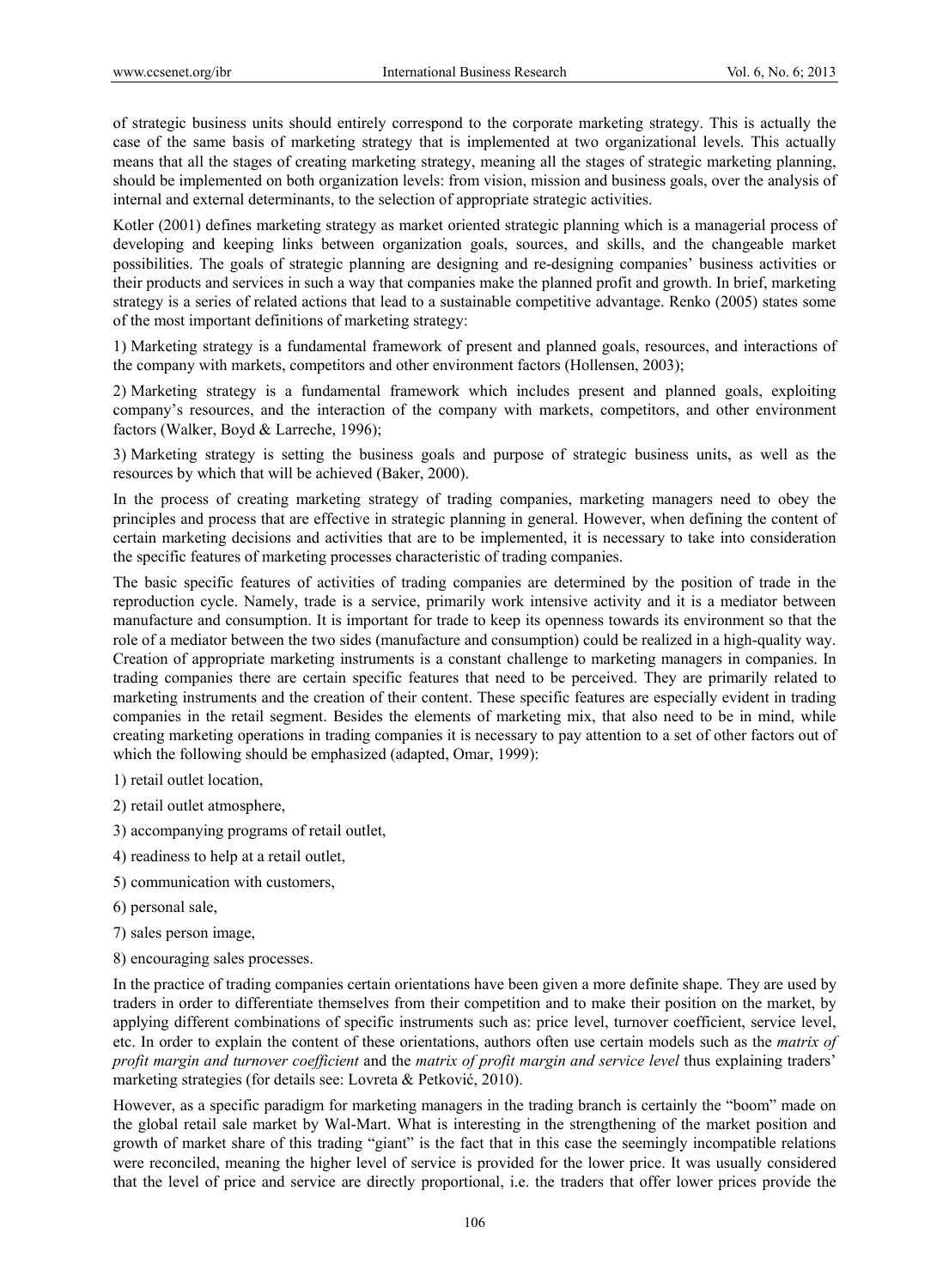lower level of service and vice versa. Wal-Mart's successful practice shows that it is possible to build the profitability based strategy that will allow better level of service at lower prices and in that way harmonize these two important determinants of market positioning of trading companies.

It is evident that marketing in general, especially trade marketing, due to the direct contact trading companies with customers, has one of the key roles in creating new trends and determining development lines of many processes. Therefore, innovativeness and creativity are the necessary elements of creating and planning strategic marketing processes in trading companies. It is a creative process, by no means a stereotype procedure. Certainly, one must respect certain procedures that are characteristic of strategic planning, but defining the content of marketing activities is primarily innovative and creative work.

## **3. Research Methodology**

*Aim of the research*: To establish the key features and evaluate the quality of the process of strategic marketing planning in trading companies in BiH.

## *Research hypotheses*:

H1 - The process of strategic marketing planning in the business practice of trading companies in BiH is not based on systematic and strategic principles;

H2 - Formalization of the process and the systematic approach to the creation of marketing strategy have a significant influence on the quality of marketing plans.

*Data collection*: The data presented in the following part of the paper are the result of the primary research (field research) and they are collected by the survey method (technique of written structural survey, the data collection form being a questionnaire). The data was collected from a sample of 60 subjects (trading companies) selected by the principle of randomly sampled. The questionnaire was filled in by top marketing managers in trading companies. The referential framework for the selection of sample units included the data from the register of the *Indirect Taxation Authority of Bosnia and Herzegovina* (ITA). This institution, along with the *Agency for Statistics of Bosnia and Herzegovina*, has the data on all the business subjects in BiH. A total number of companies in the ITA register on January 31, 2010 was 199,865. The three-step screening was used as follows: first, inactive companies were eliminated; then the companies in which trade is the primary activity were selected (more than 50% of the revenue in the structure of total revenue is realized in trade); finally, trading companies with 20 or more employees were selected to represent a sample. Selection fraction of 6.5% assured that the sample belongs to the category of large samples. Data collection started at the end of February 2010, and it was over in mid November 2010. The rejection level was 25%. The collected data was first entered in the excel tables, and later imported into SPSS Statistics 19.0 for the discriminant analysis.

## **4. Result Analysis and Discussion**

Variables analyzed in the paper are features of the process of strategic marketing planning and they represent an independent variable (the indicators for measuring an independent variable are given in Figure 1). On the other hand, the dependent variable which is analyzed is the effect/output of the process of strategic marketing planning (the indicators used for measuring the dependent variable are given in Table 1 and Figure 2). The method of the evaluation of the marketing planning process is outlined by the method which McDonald (2004) presented in his book *Marketing plans-How to Prepare Them, How to Use Them*, with certain adaption to the specificities of the trading companies' business activities.

## *4.1 Features of Strategic Marketing Planning in Trading Companies in Bosnia and Herzegovina*

Business practice of trading companies in BiH is characterized, among other things, the lack of the key determinants of the strategic marketing planning process. The illustration of the condition of marketing planning by observed features in the practice of trading companies in BiH is presented in Figure 1. For example, data collection on strengths and weaknesses that exist within companies, as well as on the conditions and threats from the environment, followed by their analysis are poorly represented in the practice of trading companies in BiH. In other words, out of the total number of the subjects, the collection and analysis of the mentioned data is present in only 27.12% of the trading companies surveyed. On the other hand, it is important to mention that these elements present, among other things, the foundation of strategic marketing planning.

By observing *only the subjects* answering that their companies collect and analyze the data on strengths and weaknesses within the company, as well as on the opportunities and threats in the surrounding, all of them emphasized that the analyses made in this way have an influence on the decision making process. Through an informal discussion with the decision makers, it has been established that such analyses have a significant role in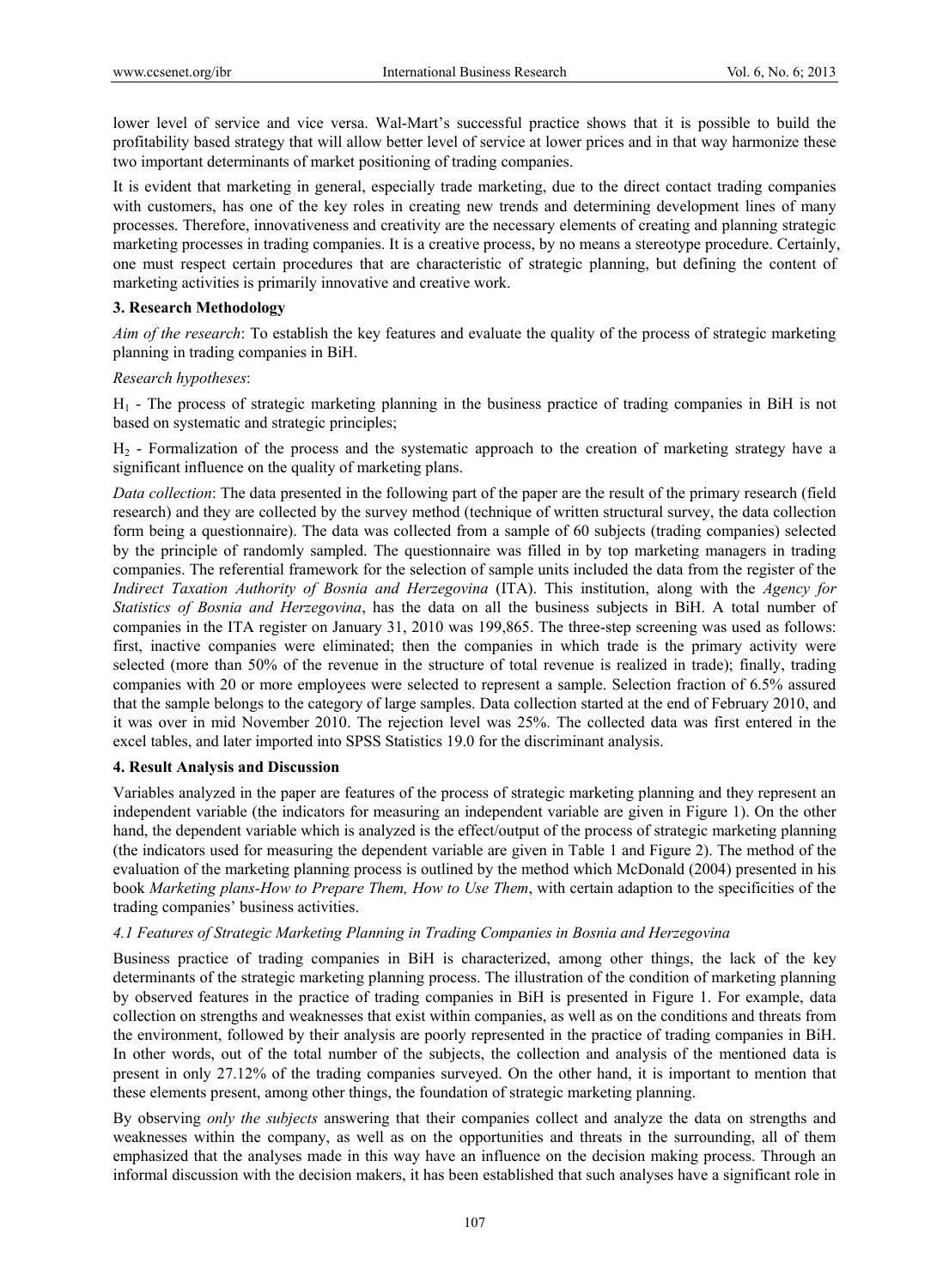the process of generating decisions and reducing risk. By observing further the same segment of subjects, it has been established that in a smaller number of trading companies  $(6.25\%)$  such analyses are seen as an attack on a certain sector within the company and/or someone's personal interest, not only as an attempt to promote business.

A large portion of the total number of marketing managers of trading companies surveyed (61.67%) believes that their marketing goals are neither clearly determined nor harmonized with the total business goals of the company. It is a rather concerning fact that only one third of the total number of trading companies surveyed have a clear strategy for achieving marketing goals. Also, only 50.0% of the total marketing managers surveyed believe that authorizations and responsibilities in achieving marketing goals in their companies are not clearly delegated, while 1.67% of the total number of subjects could not state their opinion on this issue. A relatively high level of 75.0% of all the subjects state that there is consent between individual management levels on the set marketing goals. On the other hand, the presence of control mechanisms which assure the realization of the planned marketing goals is not at an enviable level since only 41.67% of the trading companies have the mechanism of evaluation of marketing goals of business.



Figure 1. Features of strategic marketing planning in trading companies in BiH (Author's research)

#### Legend:

1. Is there any person in your company who is in charge of collecting and analyzing data on strengths and weaknesses that exist within the company as well as on the opportunities and threats from the environment?

1a. Does their analysis have an effect in decision making (only the subjects who responded "Yes" to question 1)?

1b. Is the atmosphere in the company such that the total and accurate analysis is considered as an attempt to promote business, not as an attack on a certain sector or someone's personal interests (only the subjects who responded "Yes" to question 1)?

2. Are the marketing goals clearly determined and harmonized with the total business goals of the company?

- 3. Are there clear strategies for achieving these marketing goals?
- 4. Are there enough resources for the realization of the set goals?
- 5. Are the authorizations and responsibilities in achieving marketing goals clearly delegated?
- 6. Is there consent in the company between all the levels of management regarding the set marketing goals?
- 7. Are there control mechanisms in your company which provide the realization of the planned marketing goals?
- 8. Does the internal communication in your company function successfully?
- 9. Are there problems and difficulties in communication between marketing and other sectors (departments) in the company?
- 10. Is there a back-up plan in case the set marketing goals are not fulfilled?

The subjects emphasized that there are significant problems and difficulties in communication between marketing and other sectors (departments) in the company. Out of the total number of subjects, 60.0% of the trading companies emphasized this problem. The meaning of planning is, among other things, to prepare the company to act in critical situations. This element largely reflects the successfulness of the total planning,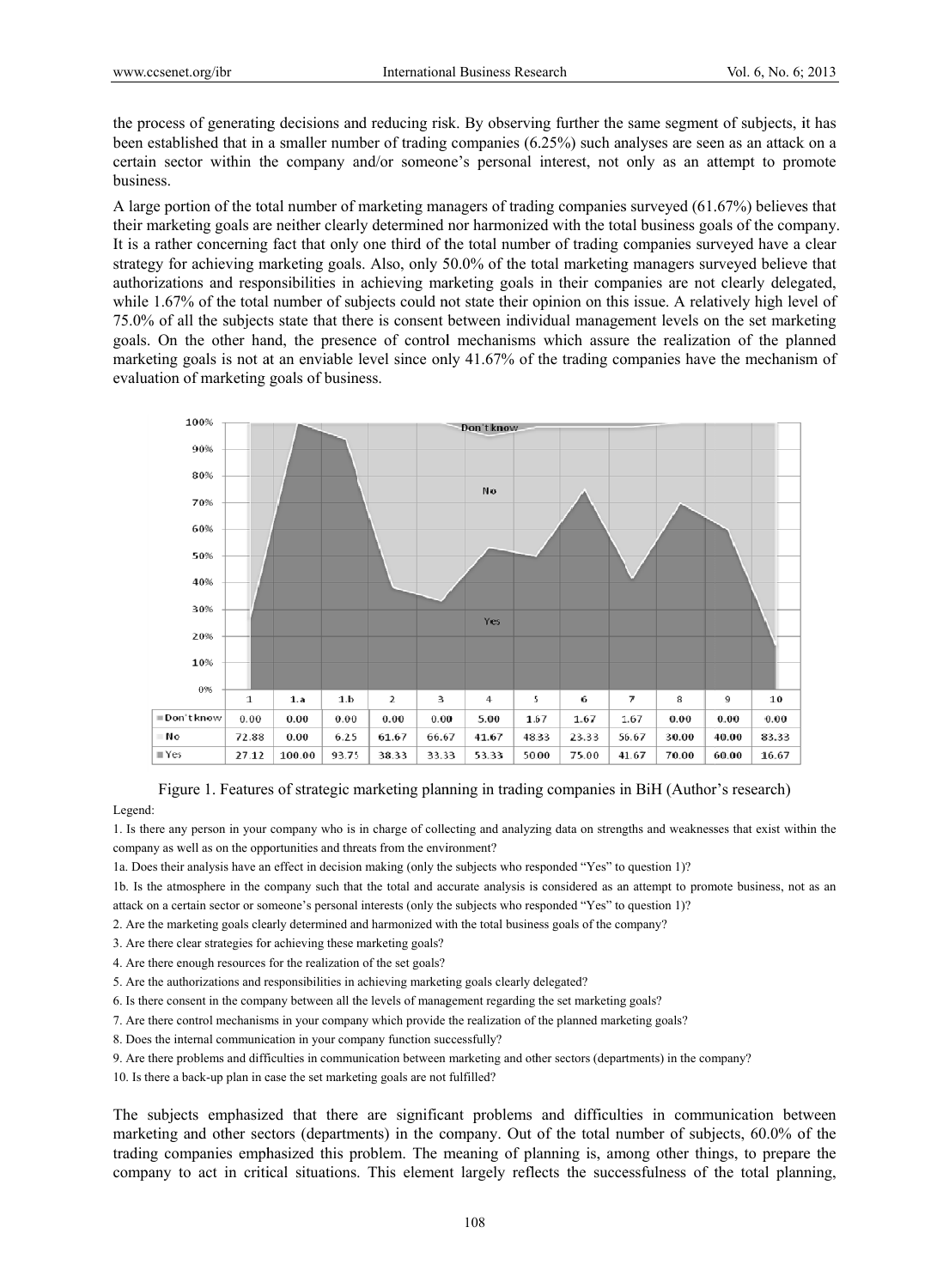especially of the segment of marketing planning. The situation related to this issue is extremely bad in the trading companies in BiH. Namely, only 16.67% of the total number of the trading companies surveyed has a back-up plan in case the set marketing goals are not fulfilled.

# *4.2 Evaluation of the Quality of the Strategic Marketing Planning Process in Trading Companies in Bosnia and Herzegovina*

By observing all the subjects, it can be concluded that marketing managers of trading companies in BiH are significantly divided when it comes to the question whether their approach to marketing planning assures that they have a high level of harmonization of their individual marketing activities. It is confirmed by the average evaluation of this relation of 3.0 (on a 1 to 5 scale) and the standard deviation of 1.38. More detailed data on subjects' evaluation regarding the quality of their process of marketing planning and their marketing plans are given in Table 1. By observing the average situation for all the subjects, a general conclusion can be reached that the existing process of marketing planning does not significantly allow the management of trading companies to identify unexpected events in advance (the average grade is 2.83 and the standard deviation is 1.3). These are two rather illustrative determinants which show the quality of the marketing planning process and the quality of the marketing plans as the result of the process which is present in the business practice of trading companies in BiH.

Table 1. Evaluation of the quality of the marketing planning process and marketing plans in trading companies in BiH

| Ord. no. | Statements (observed features)                                                                                                                  | X    | $\sigma$ |
|----------|-------------------------------------------------------------------------------------------------------------------------------------------------|------|----------|
| 1.       | Our approach to marketing planning assures that we get a high level of harmonization of our individual marketing<br>activities.                 | 3.00 | 1.38     |
| 2.       | Our process of marketing planning enables us to identify unexpected events in advance.                                                          | 2.83 | 1.30     |
| 3.       | When we face unexpected events, our process of marketing planning decreases the risk of unreasonable actions to<br>the minimum.                 | 2.70 | 1.18     |
| 4.       | Marketing plans decreases conflicts between managers regarding the question "where the company should go."                                      | 3.31 | 1.37     |
| 5.       | Due to the marketing plan we have better communication between the organization units in the company regarding<br>the marketing-related issues. | 3.42 | 1.36     |
| 6.       | Our process of marketing planning forces management to think of the future systematically.                                                      | 3.33 | 1.58     |
| 7.       | Marketing plan allows us to successfully adapt the resources to the circumstances.                                                              | 3.82 | 1.05     |
| 8.       | Marketing plan gives us a useful framework for constant checks of advancement.                                                                  | 3.73 | 1.02     |
| 9.       | On the basis of marketing planning we developed more profitable marketing strategies.                                                           | 3.22 | 1.14     |

Legend:  $\overline{x}$  - average grade of the situation in one's own company by the indicated statements in the 1-5 interval (1-*absolutely disagree*,  $5-absolutely agree$ ;  $\sigma$  - standard deviation.

Source: Author's research.

Marketing managers of trading companies think that the greatest value of their marketing plans has so far been reflected in the fact that these plans enabled them to successfully adapt the resources to the circumstances. However, if we take into consideration the fact that the average grade of the best rated aspect of the quality of marketing planning is 3.82 (the standard deviation 1.05), it is evident that the total quality of the strategic marketing planning process is not at a satisfactory level and that it cannot generate the strengthening of competitive advantages of trading companies on today's ever demanding market.

Another aspect of business activities in which marketing plans proved to be most successful for marketing managers in trading companies, can be seen in the fact that these plans give a useful framework for constant checks of progress. Also, an average grade of this aspect of the quality of marketing planning is at a relatively low level and it is 3.73 (the standard deviation 1.02).

The lowest graded aspect of the quality of the marketing planning process in trading companies in BiH, with the average grade of 2.70 (the standard deviation of 1.18), is the absence of marketing managers' possibilities to timely perceive unexpected events and to minimize the decisions risk under such circumstances. The average grades ranging 3.22 to 3.42 were given to the remaining observed aspects of the quality of the marketing planning process in trading companies in BiH (possibilities to develop profitable strategies on the basis of marketing planning; then reaching consensus within the management structure regarding the question "where should the company go in terms of business"; management orientation to think of the company's future on the systematic basis; possibilities to improve the quality of communication between the organization units in the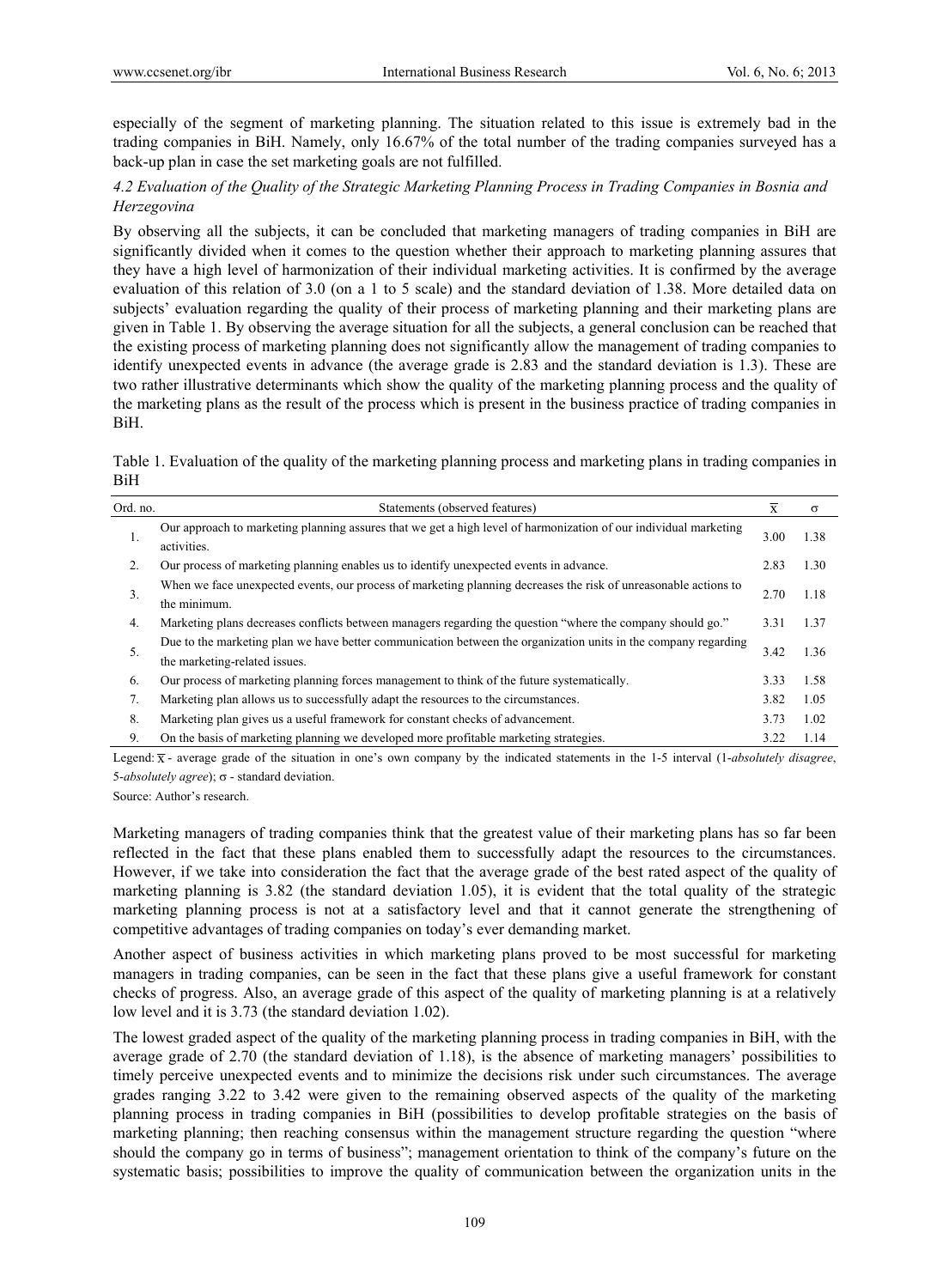company related to the harmonization of certain marketing activities).

## 4.3 Analysis of the Effects of the Marketing Planning Process

Based on ten dependent variables presented in Figure 2, the quality was measured of the results (output) of the marketing planning process in trading companies. Out of the total number of the marketing managers of trading companies in BiH surveyed, a quarter believes that their process of marketing planning does not give appropriate results, as they think that their companies miss chances on the market. The remaining three quarters of the subjects believes that their companies do not miss chances to make profit. A significant number of the subjects (23.33%) think that their long-term planning looks like a set (group) of meaningless numbers. Out of the total number of the subjects, 18.33% of the marketing managers believes that their marketing goals are unreasonably set, and as many as 60.0% believes that they lack practical market information. The data for all the trading companies by all dependant variables are given in Figure 2 which illustratively shows the profile of the marketing planning output.



Figure 2. Evaluation of the output of the marketing planning process in trading companies in BiH (Author's research)

The right side of the figure shows the level in which marketing managers of trading companies do not have problems in planning and the scope in which the marketing planning process is good. Opposite that, the left side of the figure shows the level in which the marketing planning process shows disadvantages and downsides. Besides the lack of practical market information that is present in 60.0% of the subjects, the next large disadvantage of the results of the marketing planning process in trading companies is evident in the fact that 41.67% of them believes that a large portion of their expenditures for promotion is the wasted money. Besides that, a large disadvantage of the marketing planning process is the fact that the created marketing plans do not provide sufficient "protection" of the company against the changes in business environment, that is, timely adaption to new challenges and market demands. Indeed, one of the roles of marketing plans is to prepare the company to changes and challenges coming from the surrounding. Out of the total number of the subjects, in 36.67% of the trading companies marketing plans did not fulfill this role. In 31.67% of the trading companies the marketing planning process did not suit to the issue of efficient and effective management of selection of goods, while in 26.67% of the trading companies the role of marketing plans was not realized in term of the price policy.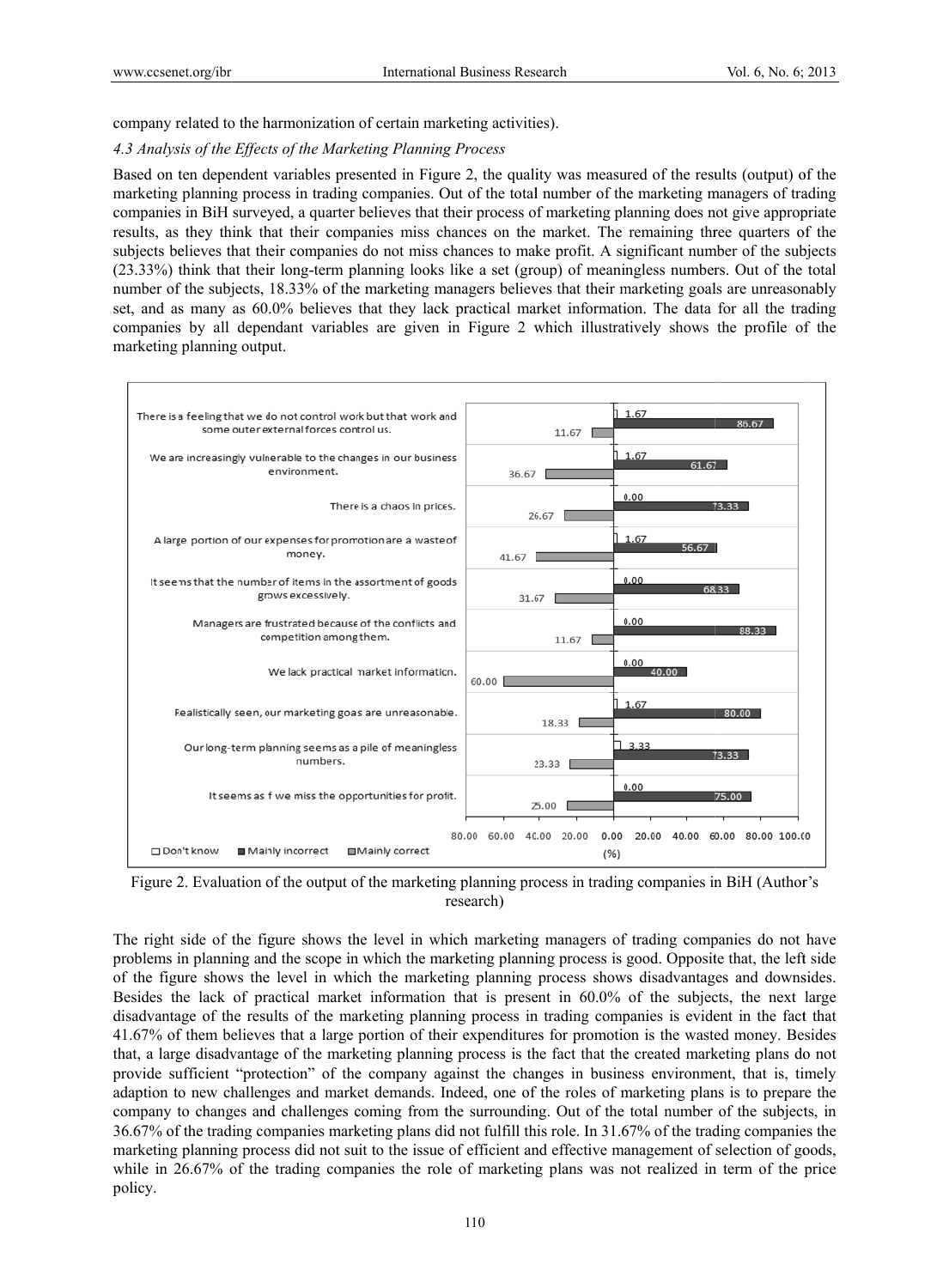# *4.4 Discriminant Analysis of the Quality of Marketing Planning in Trading Companies in Bosnia and Herzegovina*

In the following part of the paper, applying the multivariate analysis (the method of discriminant analysis), we shall establish whether there is a difference in the quality of the marketing planning process and marketing plans for the subjects that have a systematic approach and formalized strategic marketing plan (in the form of a document) and for the subjects that do not have such an approach to the marketing planning process. In this case the category variable is the possession of the strategic marketing plan as a document (categories: 0-does not possess, 1-possesses). The independent variables are the aspects of the quality of the marketing planning process and marketing plans measured on a 1 to 5 scale (Table 1).

The first important parameter in this analysis is the value of Wilks' Lambda (Wilks'λ), Table 2. This parameter is used for testing the hypothesis on the statistical significance of the model of discriminant analysis. Since *Sig.*=0.000, it can be concluded that the given model of discriminant analysis is statistically significant.

Table 2. Wilks' Lambda (*author's calculation*)

| $\sim$<br>$A^{\alpha+}$<br>$\alpha$ tion | -----<br>Wilks<br>ambda | <br>., | ີ | $\mathbf{r}$<br>ЮR |  |
|------------------------------------------|-------------------------|--------|---|--------------------|--|
|                                          | .501                    | 36.99  |   | 000 <sub>1</sub>   |  |

Table 3 presents the value of canonical correlation. This coefficient, i.e. its square value is used for measuring the ratio of disciminant function and the category variable. Since the square of the canonical correlation in this particular case is  $0.706^2 = 0.498436$ , it can be established that 49.84% of variance of the dependant variable explains the discriminant model.

|  |  |  |  | Table 3. Value of canonical correlation (author's calculation) |  |  |  |  |
|--|--|--|--|----------------------------------------------------------------|--|--|--|--|
|--|--|--|--|----------------------------------------------------------------|--|--|--|--|

| Function | Eigenvalue          | $%$ of<br>Variance | Cumulative % | `anonical<br>orrelation |
|----------|---------------------|--------------------|--------------|-------------------------|
|          | $.997$ <sup>a</sup> | 0.00               | 100.0        | .706                    |

Note: a. First 1 canonical discriminant functions were used in the analysis.

In the following table we wanted to assess *the ability of the model* to predict whether the management of trading companies, based on their past experience in marketing planning and the realized effects of their past marketing plans, decide to formalize their strategic marketing planning, meaning to create a document which will include the strategic marketing plan. Based on the data provided in Table 4 (see the note in the last line of the table), it is possible to calculate *the quotient of guesses*  $(51+6)/(51+2+1+6) = 0.95 \implies 95\%$ .

Table 4. Results of classification (*author's calculation*)

|                      |       |      | Predicted Group Membership | Total |       |  |
|----------------------|-------|------|----------------------------|-------|-------|--|
| Independent variable |       |      | .00.                       | 1.00  |       |  |
| Original             | Count | .00. | D.                         | ∠     | 53    |  |
|                      | 1.00  |      |                            | n     |       |  |
|                      | $\%$  | .00. | 96.2                       | 3.8   | 100.0 |  |
|                      |       | 1.00 | 14.3                       | 85.7  | 100.0 |  |

Note: a. 95,0% of original grouped cases correctly classified.

It is important for further analysis to consider the data given in Table 5. Namely, the data enable us to determine the influence of certain effects (evaluation aspects) of the marketing planning process and marketing plans on the commitment of marketing managers in trading companies to create a document which will include the strategic marketing plan. Based on the values given in the *Sig*. column, which are less than 0.05 for all independent variables, it can be concluded that the null hypothesis is rejected, meaning that there is no equality of the average value for each independent variable for the subjects who create the document which includes the strategic marketing plan and the subjects who do not do that. This actually means that there is a statistically significant difference between the companies that have the formalized process of strategic marketing planning and those that do not have it in all the observed aspects of the evaluation of the quality of marketing plans.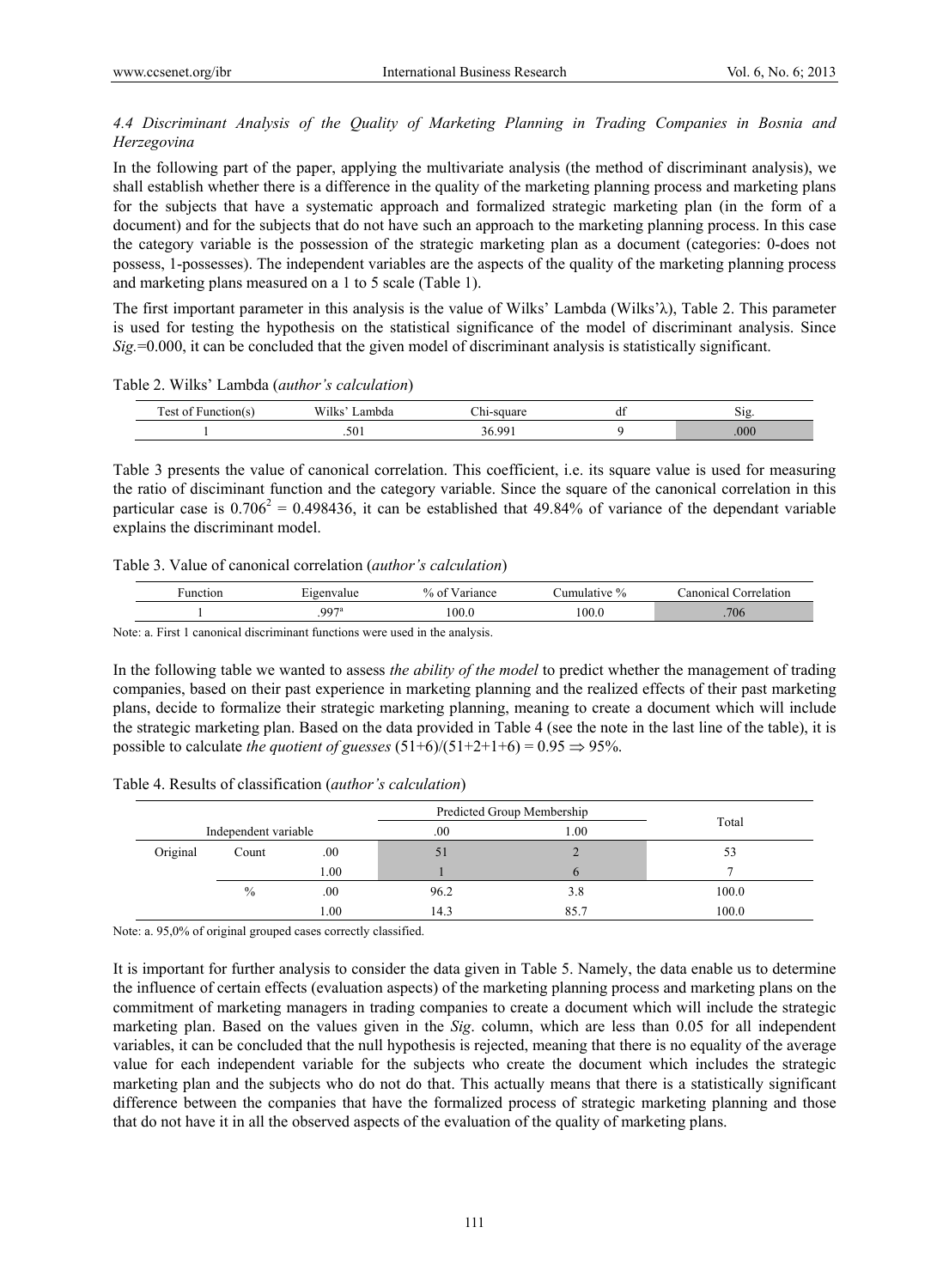|          | Variables                                                                            | Wilks'<br>Lambda | F      | df1          | df2 | Sig. |
|----------|--------------------------------------------------------------------------------------|------------------|--------|--------------|-----|------|
| Depend 1 | Our approach to marketing planning assures that we get a high level of               | .717             | 22.895 | 1            | 58  | .000 |
|          | harmonization of our individual marketing activities.                                |                  |        |              |     |      |
| Depend 2 | Our process of marketing planning enables us to identify unexpected events in        | .677             | 27.735 | 1            | 58  | .000 |
|          | advance.                                                                             |                  |        |              |     |      |
| Depend 3 | When we face unexpected events, our process of marketing planning decreases the .759 |                  | 18.440 | $\mathbf{1}$ | 58  | .000 |
|          | risk of unreasonable actions to the minimum.                                         |                  |        |              |     |      |
| Depend 4 | Marketing plans decreases conflicts between managers regarding the question          | .802             | 14.294 | $\mathbf{1}$ | 58  | .000 |
|          | "where the company should go."                                                       |                  |        |              |     |      |
| Depend 5 | Due to the marketing plan we have better communication between the organization .817 |                  | 12.988 | 1            | 58  | .001 |
|          | units in the company regarding the marketing-related issues.                         |                  |        |              |     |      |
| Depend 6 | Our process of marketing planning forces management to think of the future           | .851             | 10.188 | 1            | 58  | .002 |
|          | systematically.                                                                      |                  |        |              |     |      |
| Depend 7 | Marketing plan allows us to successfully adapt the resources to the circumstances.   | .829             | 11.944 | 1            | 58  | .001 |
| Depend 8 | Marketing plan gives us a useful framework for constant checks of advancement.       | .794             | 15.044 | $\mathbf{1}$ | 58  | .000 |
| Depend 9 | On the basis of marketing planning we developed more profitable marketing            | .669             | 28.672 | 1            | 58  | .000 |
|          | strategies.                                                                          |                  |        |              |     |      |
|          | Depend-Dependant variable                                                            |                  |        |              |     |      |

Table 5. Equality test of the average values of the observed variables for two groups of subjects (*author's calculation*)

Table 6 shows the values of structural correlation (discriminant intensity). The values of discriminant intensities for all independent variables are higher that 0.3, which means that all independent variables have the practical value, meaning that they have the influence on the decision of marketing managers in trading companies regarding the formalization of the strategic marketing planning process. In literature, the value 0.3 is taken as the empirical limit for respecting the mentioned influence.

#### Table 6. Structural matrix (*author's calculation*)

|          | Variables                                                                                                             | Function 1 |
|----------|-----------------------------------------------------------------------------------------------------------------------|------------|
|          | Depend 9 On the basis of marketing planning we developed more profitable marketing strategies.                        | .704       |
|          | Depend 2 Our process of marketing planning enables us to identify unexpected events in advance.                       | .693       |
|          | Depend 1 Our approach to marketing planning assures that we get a high level of harmonization of our individual       | .629       |
|          | marketing activities.                                                                                                 |            |
|          | Depend 3 When we face unexpected events, our process of marketing planning decreases the risk of unreasonable actions | .565       |
|          | to the minimum.                                                                                                       |            |
|          | Depend 8 Marketing plan gives us a useful framework for constant checks of advancement.                               | .510       |
|          | Depend 4 Marketing plans decreases conflicts between managers regarding the question "where the company should go."   | .497       |
|          | Depend 5 Due to the marketing plan we have better communication between the organization units in the company         | .474       |
|          | regarding the marketing-related issues.                                                                               |            |
| Depend 7 | Marketing plan allows us to successfully adapt the resources to the circumstances.                                    | .455       |
|          | Depend 6 Our process of marketing planning forces management to think of the future systematically.                   | .420       |
|          | Pooled within-groups correlations between discriminating variables and standardized canonical discriminant functions. |            |

*Variables ordered by absolute size of correlation within function;* 

*Depend-DEPENDANT VARIABLE* 

The aspects of the evaluation of the quality of the marketing planning process and quality of marketing plans whose discriminant intensities are ranged in the interval form 0.3 to 0.6 are considered to represent moderate predictors. If the value is higher than 0.6, it is considered that the given variable represents a strong predictor. In the specific case, based on the value of discriminant intensities, it can be concluded that the profitability of certain marketing strategies and possibility to identify unexpected events in advance are the two elements which have the largest influence on the readiness of marketing managers in trading companies to formalize their process of strategic marketing planning.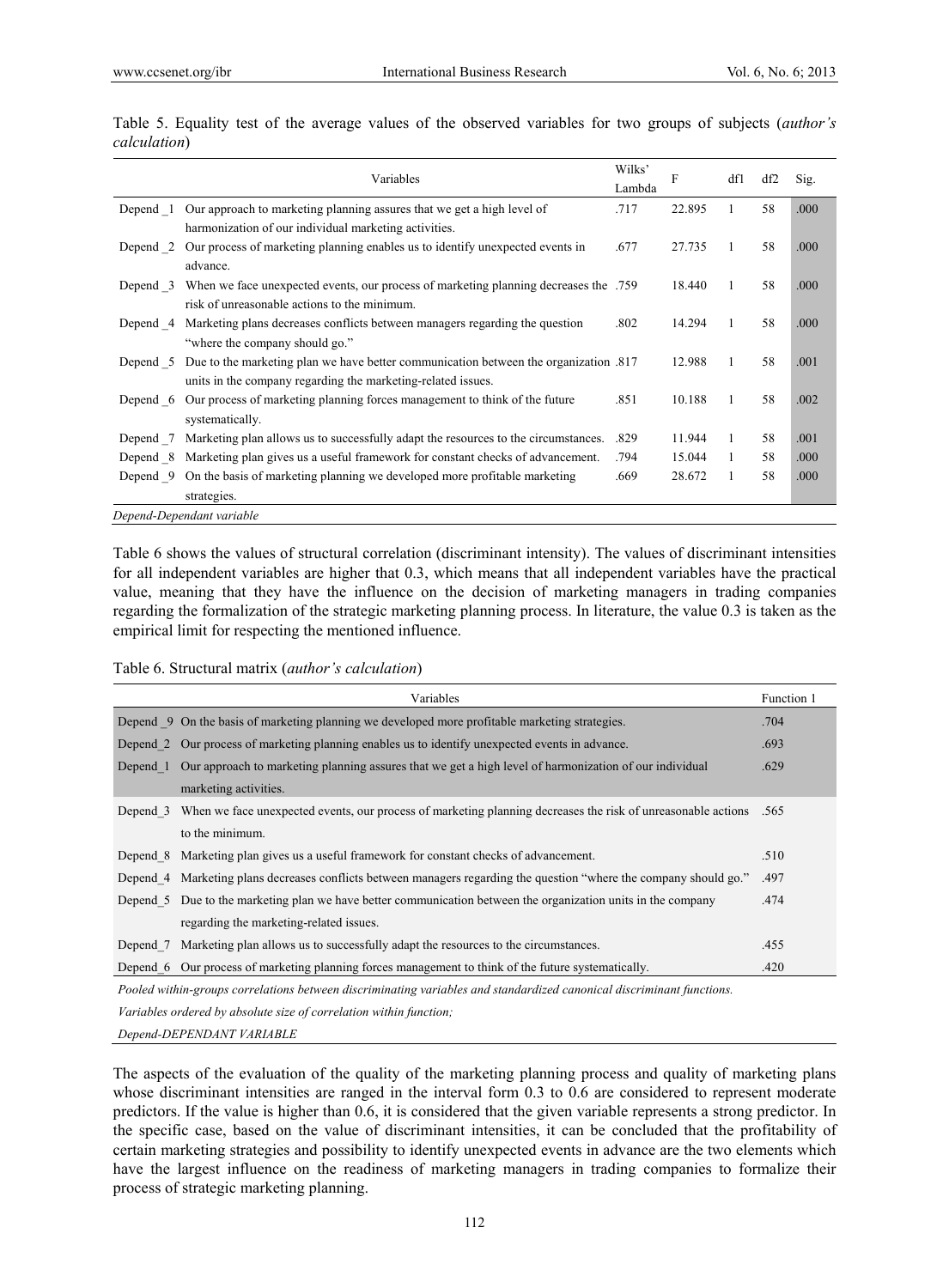#### **5. Conclusion**

In modern business conditions, marketing managers, if they want to improve their business performances, need to establish the process of strategic marketing planning on formalized and systematic bases. This is confirmed by the results of this research into the business practice of trading companies in BiH.

Namely, the research results show that over 60.0% of the trading companies in Bosnia and Herzegovina have neither clearly determined/identified marketing goals of business nor are they harmonized with their total business goals. It is completely understandable then that in these companies we have not identified the clear strategy for achieving business goals. Besides that, 83.33% of the trading companies do not have a back-up plan in case the set marketing goals of business are not realized. Also, 72.88% of the trading companies do not have an employee who is specifically in charge of collecting and analyzing the data on strengths and weaknesses that exist within the company, as well as the data on the opportunities and threats in the environment. All the mentioned indicators, among others, represent the basic elements of the high-quality process of creating a marketing strategy. However, they are poorly present in the business practice of the trading companies observed. In this was the first research hypothesis has been confirmed, that is, the strategic marketing planning process in business practice of trading companies in BiH is not based on systematic and strategic principles.

On the other hand, it is understandable that such process of strategic marketing planning generates numerous problems that, among others, reflect in the lack of practical market information, which has been registered in 60.0% of trading companies. Besides, a large portion of expenses for promotion for 41.67% of the trading companies is actually the waste of money. For 36.37% of the trading companies it has been established that they are less able to successfully meet the challenges which are the results of the environment changes.

By the discriminant analysis the second research hypothesis has been confirmed. Namely, it has been established that there is a statistically significant difference between the companies which have the formalized process of strategic marketing planning and those which do not have it by all nine observed aspects of the evaluation of the quality of marketing plans. The possibility to improve business profitability, then possibility for timely identification of unexpected activities, and possibility to ensure a high level of harmonization of individual marketing activities with the total marketing goals are the key features that significantly determine the difference in the quality of the strategic marketing planning process between the trading companies with the formalized and systematic approach to creating marketing plans and the trading companies without such approach.

#### **References**

Baker, M. J. (2000). *Marketing Strategy and Management*. London, UK: MacMillan Press Ltd.

- Becker, U. J., Greve, G., & Albers, S. (2010). How to Prevent CRM Implementations from Failing. *GfK Marketing Intelligence Review, 2*(2), 34-41.
- Begtić, R. (1997). *Upravljanje poslovnim marketingom*. Tuzla: Ekonomski fakultet Univerziteta u Tuzli.
- Berry, L. L. (1995). Relationship marketing of Services: Growing Interest, Emerging Perspectives. *Journal of the Academy Marketing Science, 23*(4), 236-245. http://dx.doi.org/10.1177/009207039502300402
- Chopra, K. (2007). *Strategic Marketing: Role of Relationships, Information & Services*. Amity Business School, India. Retrieved from http://papers.ssrn.com/sol3/papers.cfm?abstract\_id=761464

Colborn, J. (2006). *Search Marketing Strategies*. Great Britain: Elsevier.

- Dekimpe, M. G., & Hanssens, D. M. (2007). *Persistence Modeling for Assessing Marketing Strategy Performance*. Erasmus Research Institute of Management (ERIM). Retrieved from http://papers.ssrn.com/sol3/papers.cfm?abstract\_id=474728
- Doyle, P. (2008). *Value-Based Marketing: Marketing Strategies for Corporate Growth and Shareholder Value*. New Jersey: John Wiley & Sons Ltd.
- Hollensen, S. (2003). *Marketing Management: Relations Approach*. UK: Pearson Education Limited.
- Kotler, P. (2001). *Upravljanje marketingom*. Zagreb: Mate.
- Larson, J. S., Bradlow, E. T., & Fader, P. S. (2006). How do shoppers really shop? *ECR Journal*, *6*(1), 55-63.
- Lovreta, S., & Petković, G. (2010). *Trgovinski marketing*. Beograd: Centar za izdavačku djelatnost Ekonomskog fakulteta u Beogradu.
- McDonald, M. (2004). *Marketinški planovi: Kako ih praviti, kako ih koristiti*. Zagreb: Masmedia.
- Myers, H., & Alexander, N. (2007). The role of retail internationalization in establishment of a European retail